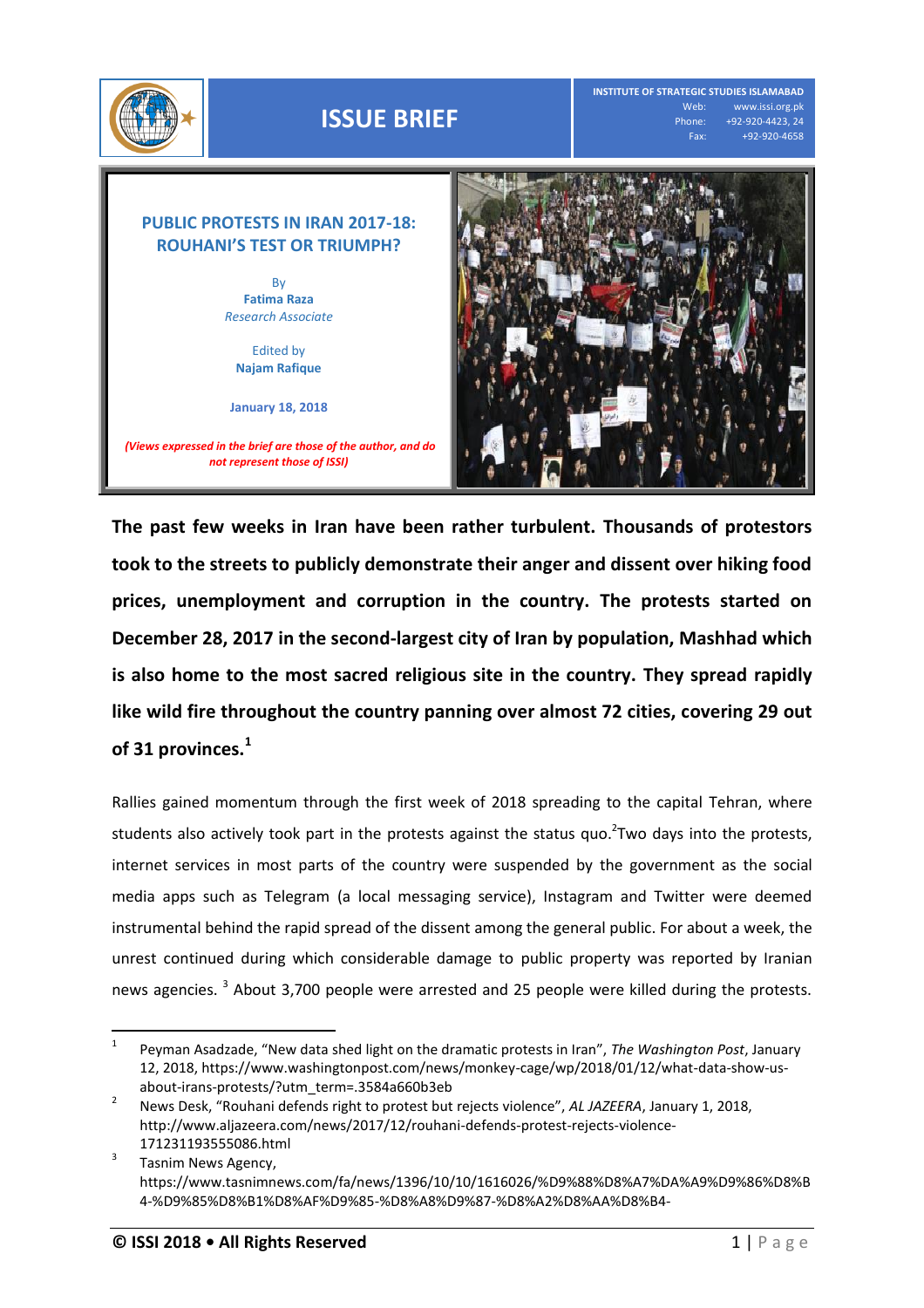The Islamic Revolutionary Guard Corps (IRGC) and other governmental law enforcement agencies had to intervene in order to restore the law and order situation to a normal. After a week of mayhem, the protests died down as the international community and the United Nations expressed their concern over the worsening situation.

The leaderless and nameless protests are finally over and the government has also started to release the arrested people.

What caused the protests? Who led these protests? What would be the short and long-term impacts of these protests? These are the questions which remain to be answered. The causative factors for the most part were economic in nature, which later on also took on a political hue. High rates of unemployment, extremely high food prices and corruption was what brought people to the streets, which is particularly why the protests took up so rapidly in the smaller cities and towns. Prices of staples such as eggs rose up to 40%, while 35% of the Iranian population lives below the poverty line. $4$ 

Disenchanted people took to the streets as the third year starts after the nuclear deal of 2015 when sanctions were lifted and millions of jobs were promised. According to a Tehran based analyst, Saeed Leilaz, "There are more than three million jobless in Iran."<sup>5</sup> While some understand that the trickle-down effect of the nuclear deal of 2015 would take time to reach the common man in Iran, but for the most part, patience of the general masses is running out. However, there were reports that the protests sparked upon the instigation of the hard-line political rivals of President Rouhani.<sup>6</sup> However, the protests later on turned against the entire religious and political elite of the country. Further uproar was caused by the 2018 budget which Rouhani described as, "one that would work toward full employment, eliminating poverty and creating social justice."<sup>7</sup>Unfortunately, it did not receive as much appreciation and confidence from people who saw it as yet another unfulfilled promise. Disgruntled public sentiments were further fueled by the hard-line political rivals of

```
%D8%B2%D8%AF%D9%86-%D9%BE%D8%B1%DA%86%D9%85-
%D8%A7%DB%8C%D8%B1%D8%A7%D9%86-%D8%AA%D9%88%D8%B3%D8%B7-
%D8%A7%D8%BA%D8%AA%D8%B4%D8%A7%D8%B4%DA%AF%D8%B1%D8%A7%D9%86-
%D8%B9%DA%A9%D8%B3
```
l

<sup>4</sup> Associated Press, "Iranians Protest Rising Food Prices", *The New York Times*, December 28, 2017, https://www.nytimes.com/2017/12/28/world/middleeast/iranians-protest-rising-food-prices.html

<sup>5</sup> Ibid.

<sup>6</sup> Vali Nasr, "What the Iranian Protests Were Not?", *The Atlantic*, January 10, 2018, [https://www.theatlantic.com/international/archive/2018/01/iran-economic-protests-urban-rural](https://www.theatlantic.com/international/archive/2018/01/iran-economic-protests-urban-rural-divide/550211/)[divide/550211/](https://www.theatlantic.com/international/archive/2018/01/iran-economic-protests-urban-rural-divide/550211/)

<sup>7</sup> Reuters Staff, "Iran's Rouhani submits conservative 2018 budget as U.S tensions overshadow economy", *Reuters*, December 10, 2017,

https://www.reuters.com/article/us-iran-budget/irans-rouhani-submits-conservative-2018-budget-as-u-stensions-overshadow-economy-idUSKBN1E40I3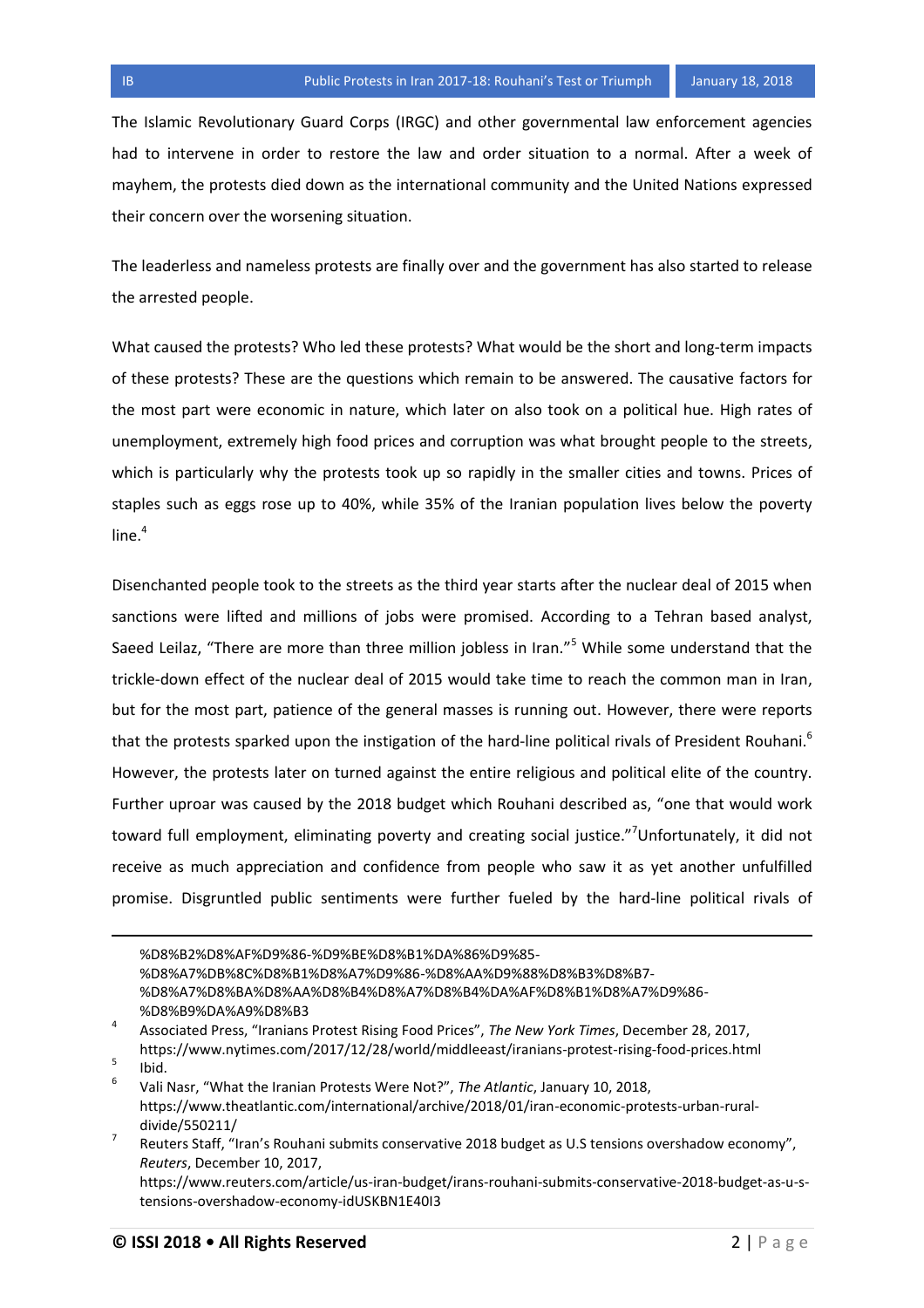Rouhani who were of the opinion that, "He has failed to improve living standards as much as hoped after the lifting of sanctions."<sup>8</sup>

Attempts to uncover the reasons behind these protests reveal more than what was intended. It not only discovers what caused the unrest, but also brings to light the rift that runs deeper than ever in the two political factions in Iran - the moderate government of President Rouhani and his conservative political rivals. Mashhad, where the protests started is also home to Rouhani's conservative political rival Ali Raisi whose father-in-law, Ayatollah Ahmad Alamolhoda has reportedly been summoned by Iran's National Security Council to explain his role in instigating the unrest.<sup>9</sup> Former president of Iran, Mahmoud Ahmadinejad's name was also being taken among the conservative politicians responsible for inciting the already volatile public sentiment in the country and was also reported to have been put under house rest.<sup>10</sup> However, it may have been initiated at the behest of elements trying to put President Rouhani's government in a fix but it spiraled into a movement of sorts against the religious and conservative power centers of the country. President Rouhani in his budget presentation expressed serious concerns over the staggering amounts of funds being allocated to the religious seminaries and them being unaccountable regarding the spending of funds. This sentiment was taken up more furiously by the underprivileged of the society who can barely make ends meet.

The other aspect of the protests was objection to the foreign policy of the Islamic Republic. However, since the protestors were from smaller towns and cities majorly, the discontent focused on government money being spent on the Islamic Revolution Guard Corps (IRGC). According to different sources, an amount of \$8 billion was allocated to the Islamic Revolution Guard Corps (IRGC) which angered the public.<sup>11</sup> The government response to the protests showed that President Rouhani remains committed to his promise to bring about moderation and freedom of expression in the society. He discouraged the suspension of internet messaging services and emphasized that people must be given outlets to express their true sentiments over the policies that displease them.

These protests also provided an opportunity to Iran's rivals in the international community to rouse anti-regime sentiment in the public through statements and tweets. President Trump through a series of tweets 'welcomed' the unrest, while Israeli Prime Minister Benjamin Netanyahu dismissed

<sup>-&</sup>lt;br>8 Ibid.

<sup>9</sup> Jamie Dettmer, " Did Iran's Hardliners Orchestrate Start of Iranian Protests?", *VOA,* January 10, 2018, https://www.voanews.com/a/iran-hardliners-role-iranian-protests/4192703.html

<sup>10</sup> Mark Moore, "Ahmadinejad arrested for 'inciting violence' in Iran: report", *New York Post*, January 7, 2018, https://nypost.com/2018/01/07/ahmadinejad-arrested-for-inciting-violence-in-iran-report/

<sup>11</sup> News Desk, "Clergy Demand More Money Amid Popular Anger At Economic Hardship", *Radio Farda*, January 13, 2018, https://en.radiofarda.com/a/iran-clergy-demand-more-money/28973467.html